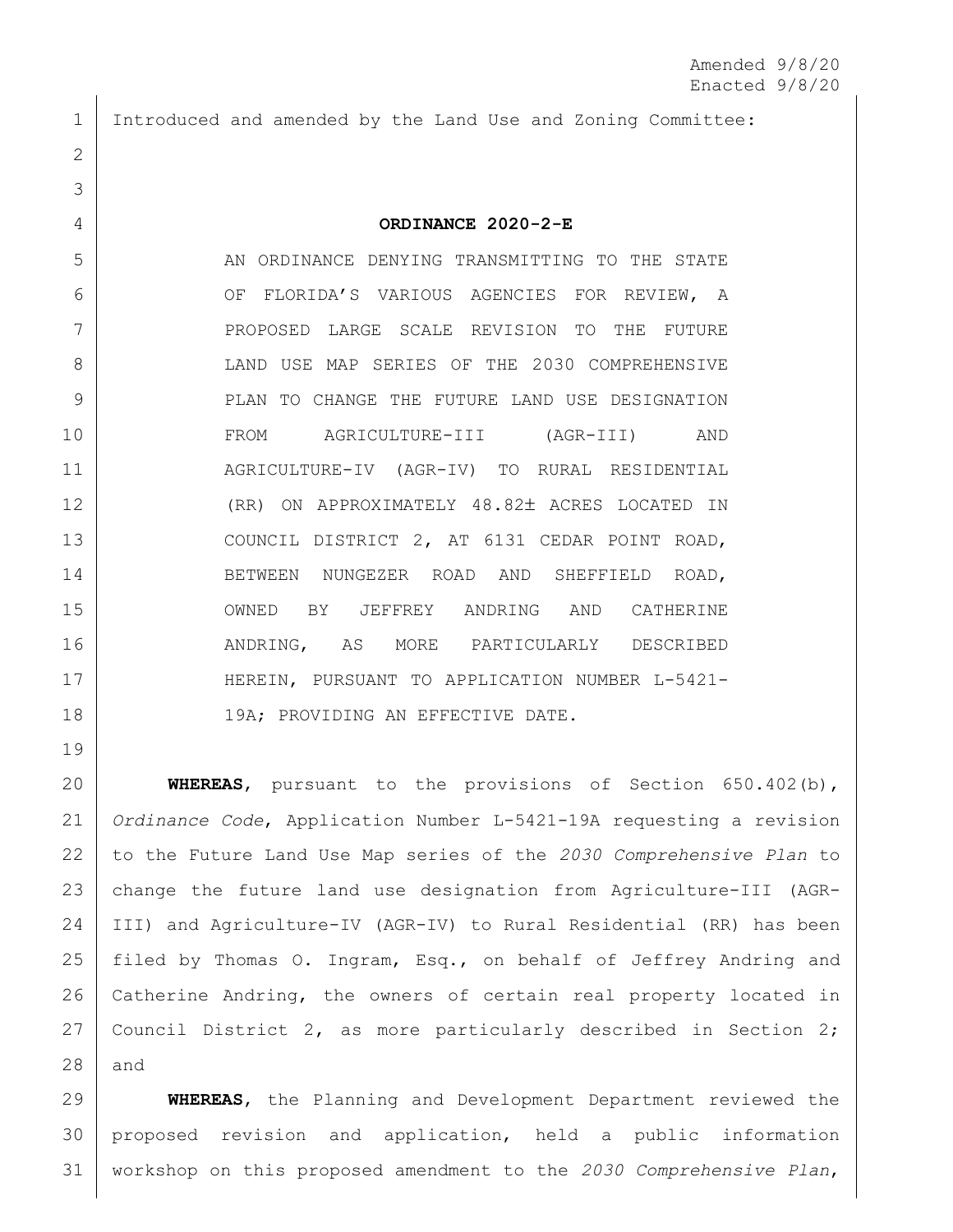1 with due public notice having been provided, and having reviewed  $2$  and considered all comments received during the public workshop, 3 has prepared a written report and rendered an advisory 4 | recommendation to the Council with respect to this proposed 5 amendment; and

 **WHEREAS**, the Planning Commission, acting as the Local Planning Agency (LPA), held a public hearing on this proposed amendment, with due public notice having been provided, reviewed and considered all comments received during the public hearing and made 10 its recommendation to the City Council; and

11 **WHEREAS**, the Land Use and Zoning (LUZ) Committee held a public 12 | hearing on this proposed amendment pursuant to Chapter 650, Part 4, 13 *Ordinance Code,* and having considered all written and oral comments 14 | received during the public hearing, has made its recommendation to 15 the Council; and

 **WHEREAS**, the City Council held a public hearing on this proposed amendment with public notice having been provided, pursuant to Section 163.3184(3), *Florida Statutes*, and Chapter 650, Part 4, *Ordinance Code*, and having considered all written and oral comments received during the public hearing, the recommendations of 21 | the Planning and Development Department, the LPA, and the LUZ Committee, does not desire to transmit this proposed amendment through the State's Expedited State Review Process for amendment 24 | review to the Florida Department of Economic Opportunity, as the 25 State Land Planning Agency, the Northeast Florida Regional Council, 26 the Florida Department of Transportation, the St. Johns River Water Management District, the Florida Department of Environmental Protection, the Florida Fish and Wildlife Conservation Commission, the Department of State's Bureau of Historic Preservation, the Florida Department of Education, and the Department of Agriculture 31 and Consumer Services; now, therefore

 $- 2 -$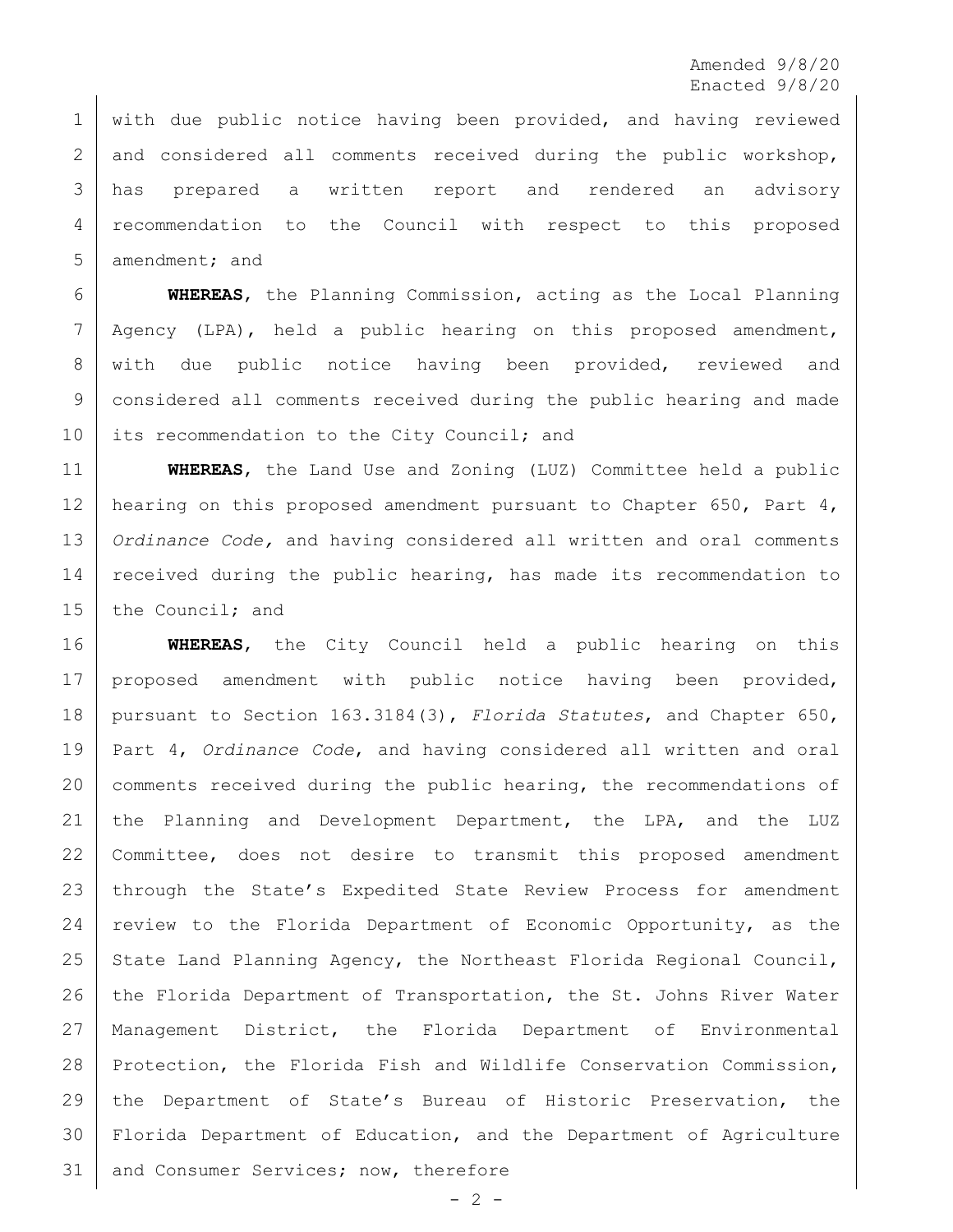Amended 9/8/20 Enacted 9/8/20

**BE IT ORDAINED** by the Council of the City of Jacksonville: **Section 1. Purpose and Intent.** The Council hereby denies for transmittal to the various State agencies for review a proposed large scale revision to the Future Land Use Map series of the *2030 Comprehensive Plan* by changing the future land use designation from Agriculture-III (AGR-III) and Agriculture-IV (AGR-IV) to Rural Residential (RR), pursuant to Application Number L-5421-19A. Based 8 on the record of proceedings, the Council hereby finds:

 (1) This Ordinance shall serve as written notice to the 10 | property owners, Jeffrey Andring and Catherine Andring.

 (2) The Council adopts the findings and conclusions in the record of the Land Use and Zoning Committee meeting held on September 1, 2020.

 (3) The proposed land use category of Rural Residential (RR) is not consistent with the *2030 Comprehensive Plan*, pursuant to the criteria in Section 650.404, *Ordinance Code*, and Section 163.3184, *Florida Statutes*.

 **Section 2. Subject Property Location and Description.** 19 | The approximately 48.82± acres are located in Council District 2, at 6131 Cedar Point Road, between Nungezer Road and Sheffield Road (R.E. No. 159855-0500), as more particularly described in **Exhibit 1**, dated December 11, 2019, and graphically depicted in **Exhibit 2**, both of which are **attached hereto** and incorporated herein by this 24 reference (Subject Property).

 **Section 3. Owner and Applicant Description.** The Subject Property is owned by Jeffrey Andring and Catherine Andring. The 27 | applicant is Thomas O. Ingram, Esq., 233 East Bay Street, Suite 1113, Jacksonville, Florida 32202; (904) 612-9179.

 **Section 4. Notice.** Legislative Services is hereby directed to mail a certified copy of this Ordinance, as enacted, to 31 | the applicant/owner, and any other person who testified before the

 $- 3 -$